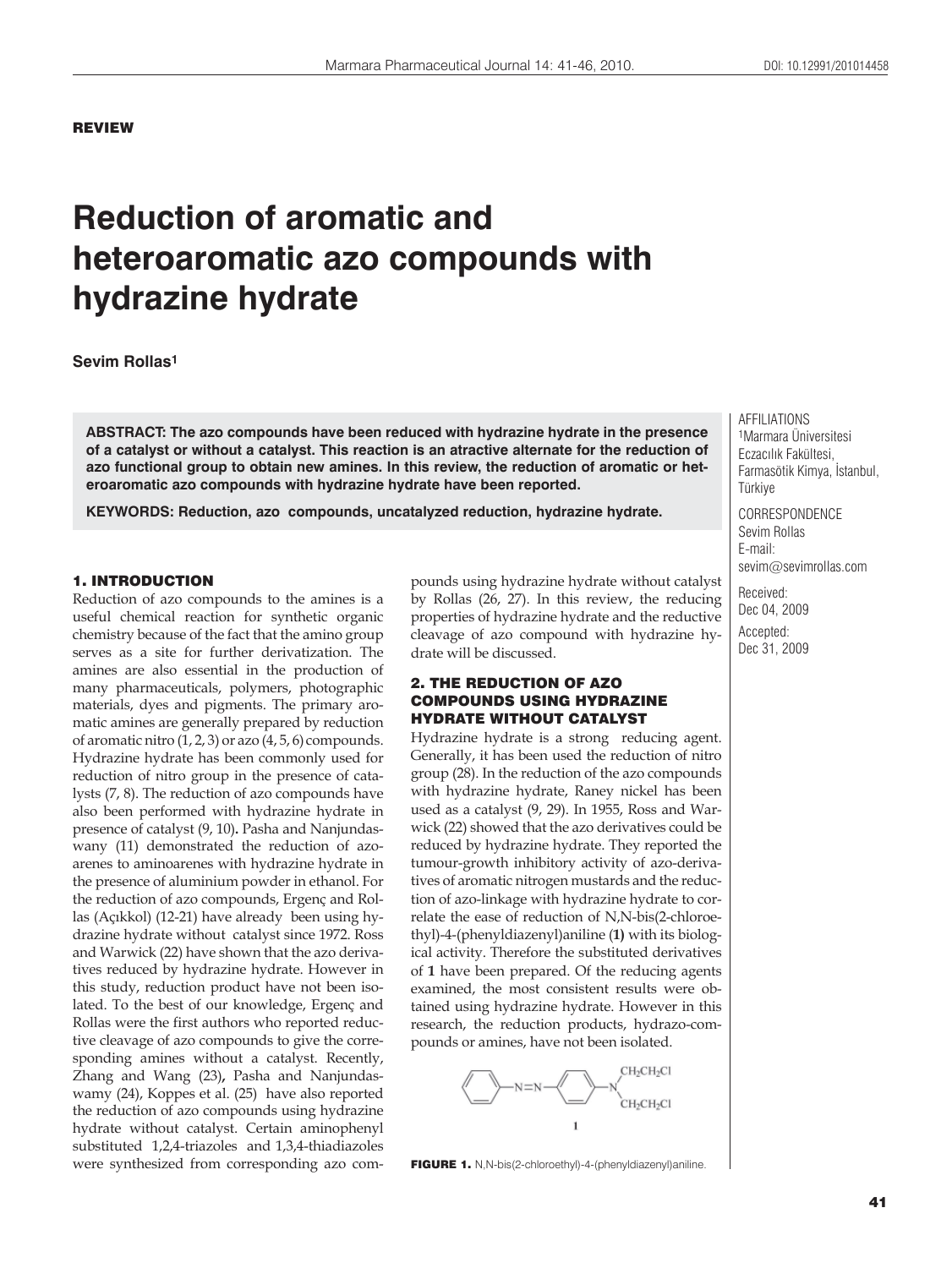In 1972, Ergenç and Açıkkol (Rollas) (12) published the first report of the reductive cleavage of azo compounds with hydrazine hydrate without a catalyst for the synthesis of 4-amino-3,5-dimethylpyrazole **2**. In this reaction, isoxazole ring was observed to be converted to pyrazole ring while the azo function is reduced to amino group.(Scheme 1).



**SCHEME 1.** The reduction of azoisoxazoles with hydrazine hydrate.

Also, Sviridov et al. (30) reported the transformation of the isoxazole into the pyrazole with hydrazine hydrate in the presence of Raney nickel catalyst (Scheme 2).



**SCHEME 2.** The conversion of 3,5-diphenylisoxazole to 3,5-diphenylpyrazole.

A method developed by Rollas (31) for the synthesis of substituted amines from the corresponding heteroaromatic azo compounds. Aryldiazonium salts can be coupled with active aliphatic CH compounds. Therefore the aryldiazonium salts were coupled with acetylacetone and the obtained hydrazones, which are stable form of the coupling products, were condenced with hydrazine or substituted hydrazines to form azopyrazoles. These azopyrazoles were heated with an excess amount of hydrazine in ethanolic solution on a steam bath until red or orange colour of the solution changed into pale yellow and also until nitrogen no longer evolved.



**SCHEME 3.** The reduction of azopyrazoles with hydrazine hydrate.

The reductive cleavage of **3** and **4** with hydrazine gave 4-amino-3,5-dimethylpyrazole **2** and the other amines, 4-aminobenzoic acid or 4-aminobenzoic acid hydrazide. In the experimental conditions the ester group have also been converted to hydrazide. The reduction of nitro group-containing azo compound, 3,5-dimethyl-4-(4-ethoxycarbonyl-phenylazo)-1-(4-nitrophenyl) pyrazole **7**, with hydrazine hydrate in ethanol without a catalyst is presented in Scheme 4. The carbon-nitrogen bond has also been reduced (14, 31).



**SCHEME 4.** The reduction of azopyrazoles bearing nitro group.

Recently, Rollas et al. (21) developed a new method for the synthesis of 4-amino-3,5-dimethylpyrazole. Aniline was used as the starting material instead of 4-aminobenzoic acid or ethyl 4-aminobenzoate. The reduction of the corresponding azo compound was afforded by lower amounts of hydrazine hydrate at room temperature. In this method, the separation of amines had been found easier than first method. Aniline was removed by extraction with diethyl ether. Since the reaction time was very long, the reduction of azo compounds was carried out with hydrazine hydrate (1:3) by refluxing in ethanol for 30 min to synthesize 4-amino-3,5-dimethylpyrazole (Rollas, unpublished data). Presence of excess hydrazine hydrate have been found unnecessary for the reduction.

 The uncatalyzed reduction with hydrazine hydrate was applied to reduce different azo compounds containing 1,2,4-triazolin-5-thione and 1,3,4-thiadiazole rings by Rollas (32, 33). The synthetic pathway of the starting compounds which were obtained from the corresponding thiosemicarbazide derivatives (34) and target 1,2,4-triazolin-5-thiones **9-13** and 1,3,4 thiadiazoles **14-18** (26, 27) are presented in Scheme 5.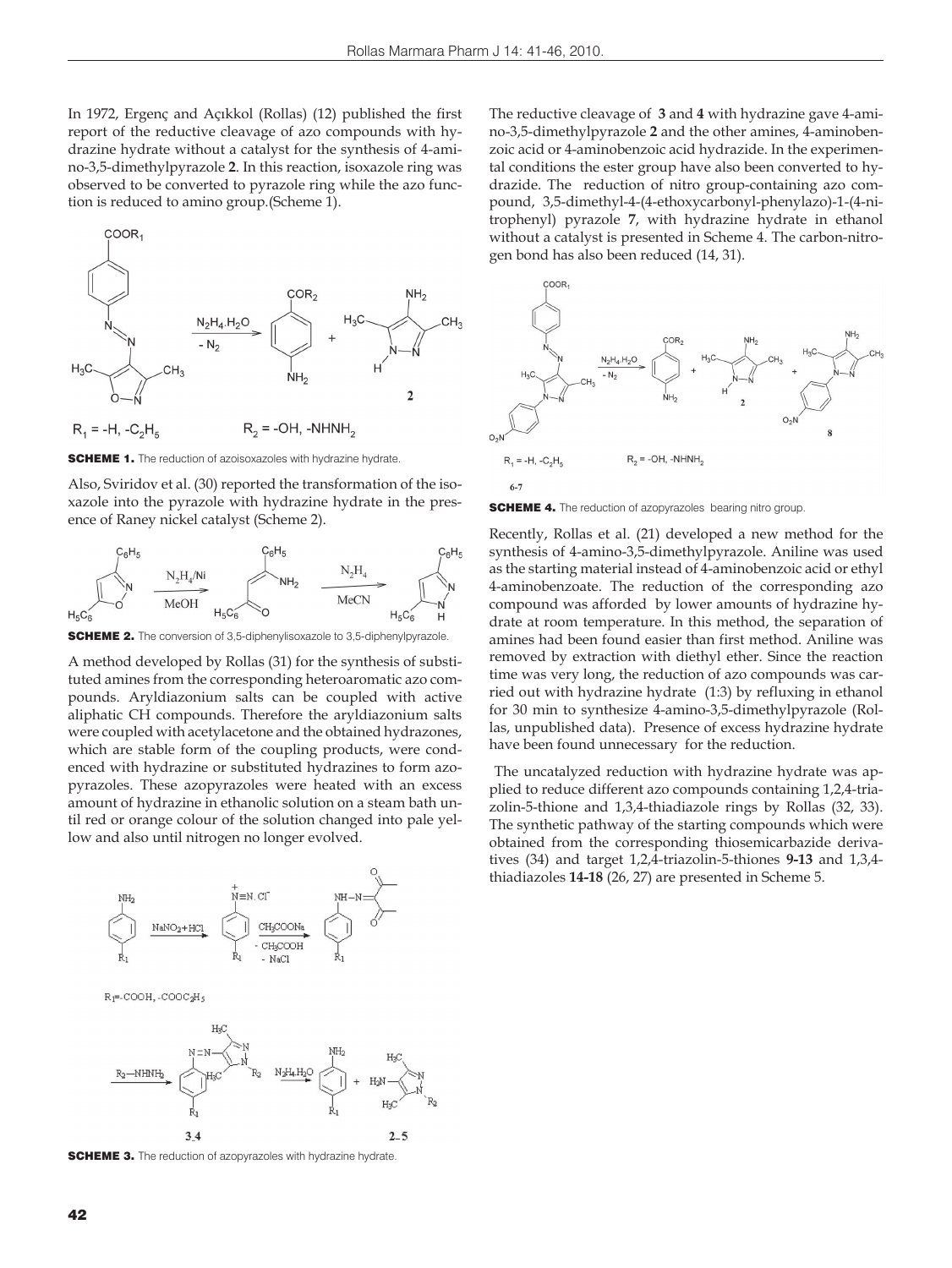

 $R = -CH_2CH_2CH_3$ 

**SCHEME 5.** The reduction of azotriazoles and azothiadiazoles with hydrazine hydrate.

Zhang and Wang (23) reported the synthesis of certain hydrazo compounds starting from the azobenzene, substituted symmetric or nonsymmetric azobenzenes with the use of hydrazine hydrate in ethanol (Scheme 6).



**SCHEME 6.** The reduction of diazobenzenes to hydrazo compounds with hydrazine hydrate.

Pasha and Nanjundaswamy (24) described the synthesis of certain aromatic amines from the corresponding azoarenes with excess hydrazine hydrate without a catalyst in refluxing ethanol similar to Rollas's procedure (26, 27, 31).



**SCHEME 7.** The reduction of diazobenzenes to amines with hydrazine hydrate.

A mechanism for the reduction of azo groups by hydrazine hydrate without using a catalyst is suggested as shown in Scheme 8. The proposed hypothesis may be supported by Koppes et al. (25). They reported that the reduction of azo compounds had been carried out via diimide. The production of

diimide from hydrazine hydrate could be obtained by an oxidant agent. Diimide could be produced by air oxygen. However Koppes et al. also reduced azo compounds to hydrazo compounds in anaerobic conditions by protecting from the air oxidation. In the hydrazine hydrate reduction, azo group may act as an oxidant. According to the procedure reported by Koppes et al., the minumum amount of hydrazin hydrate was used therefore, azo compounds were only reduced to hydrazo compounds and the further reduction has not been occured. We thought that the mechanism of reduction is unclear.







**SCHEME 8.** The proposed mechanism of the reduction of azo compounds with hydrazine hydrate.

#### 3. OTHER REDUCTIONS WITH HYDRAZINE **HYDRATE**

 Hydrazine hydrate has been used in the reduction of ketones. The Wolff-Kishner reduction is usually carried out by heating the ketone with hydrazine and alkali. In this procedure, hydrazone is not isolated. The mechanism of reduction involves base-catalyzed tautomerization of the hydrazone followed by loss of nitrogen. Dwivedi et al. (35) used phenyl cyclopropyl ketones as starting material for the reduction of ketones to methylene groups (Scheme 9).



**SCHEME 9.** The reduction of cyclopropylketones with hydrazine hydrate (Wolff-Kishner reduction)

Many amines have been prepared by the reduction of corresponding nitro compounds. A large number of reducing agents have been used for the eduction of nitro group. One of the good reducing agents is hydrazine hydrate that has been used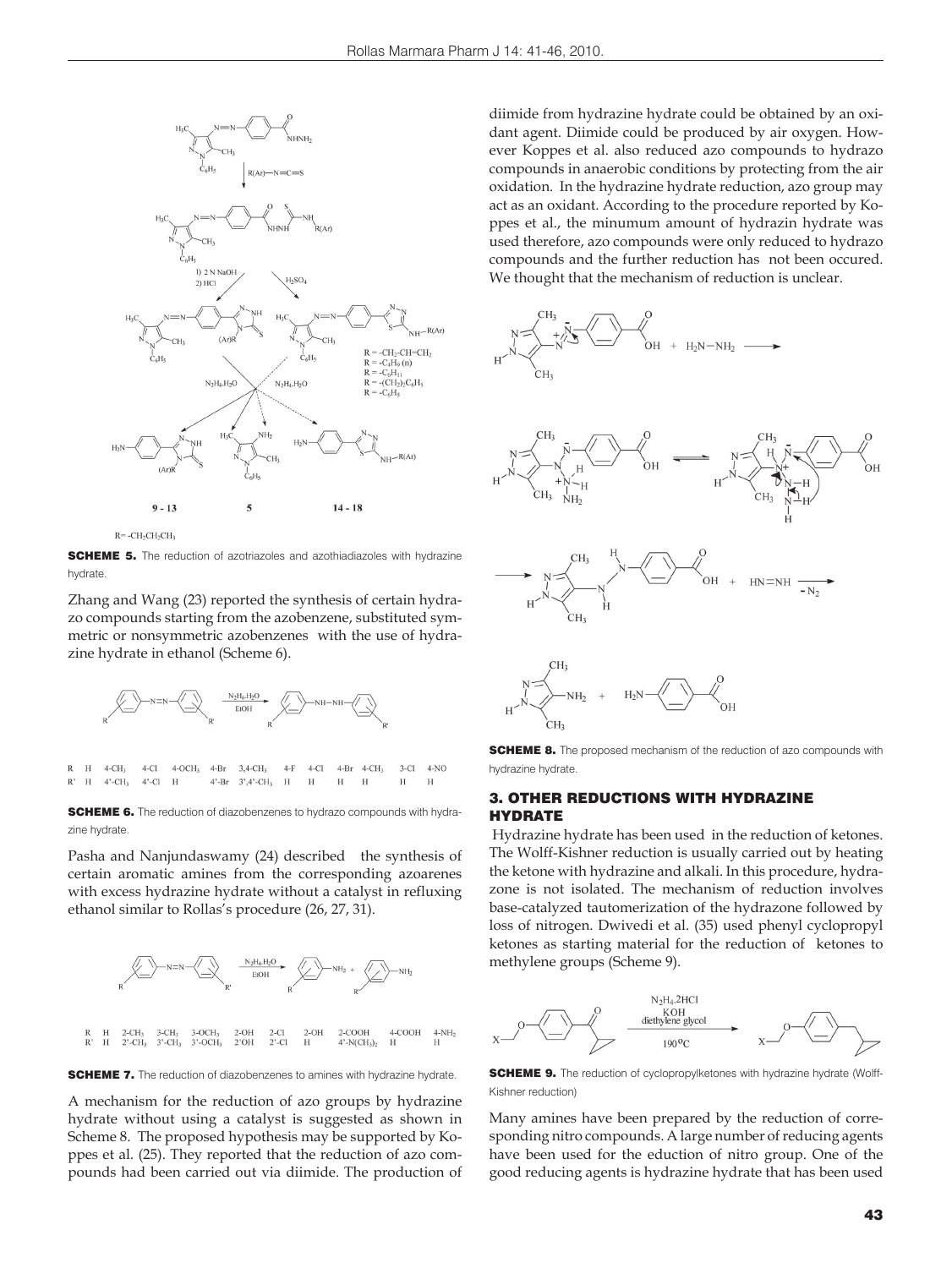in the presence of heterogeneous catalyst. Vass et al. (36) described solvent-free reduction of aromatic nitro compounds with hydrazine hydrate supported on solid material, alumina, in the presence of  $FeCl<sub>3</sub>.6H<sub>2</sub>O$  under microwave irradiation. Kumbhar et al. (37) reduced aromatic nitro compounds with hydrazine hydrate in the presence of oxide-MgO catalyst prepared from a Mg-Fe hydrotalcite precursor. It is reported that the catalyst was found to be highly active and selective.

Breviglieri et al. (38) reported the reduction of 5-nitrosalicylic acid potassium salt **19** to 5-aminosalicylic acid **20** with hydrazine hydrate in the presence of Raney nickel that has been used as a catalyst with hydrogen donor hydrazine.



FIGURE 2. The reduction of 5-nitrosalicylic acid potassium salt to 5-aminosalicylic acid with hydrazine hydrate

Gowda S. and Gowda D.C. (39) reported the reduction of aliphatic and aromatic nitro compounds and nitriles to corresponding amines in the presence of Raney nickel and hydrazinium monoformate. The application of hydrazinium monohydrate/Raney nickel is a new system of the reduction of nitro and nitrile groups (Scheme 10). Majid et al. (40) reported the reduction of an intermediate nitroso compound to amine by hydrazine hydrate without a catalyst.

$$
R-NO2 \xrightarrow{N2H4 \cdot HCOOH} R-NH2
$$
  
\n
$$
R-CN \xrightarrow{N2H4 \cdot HCOOH} R-CH2-NH2
$$
  
\n
$$
R-CH \xrightarrow{N2H4 \cdot HCOOH} R-CH2-NH2
$$

**SCHEME 10.** The reduction of nitro and nitrile groups.

Lima et al. (41) reported the reduction of ethyl 3-phenylquinoxaline-2-carboxylate 1,4-di-N-oxide **21** to 3-phenyl-2-quinoxalinecarbohydrazide **22** with hydrazine hydrate.



FIGURE 3. The reduction of ethyl 3-phenylquinoxaline-2-carboxylate 1,4-di-Noxide.

Carta and Paglietti (42) reported the synthesis of compound **24** starting from **23** in the presence of excess hydrazine hydrate in ethanol. In the further reduction of **24**, while the chlorine and N-oxide reduced by hydrazine hydrate and Pd/C catalyst, pyridine and benzene rings of quinoxaline reduced to dihydro or tetrahydro products **25-27**.



**SCHEME 11.** The reduction of chlorine and N-oxide by hydrazine hydrate.

The reduction of carbon-carbon double bond is very important in organic synhesis to obtain new compounds. The reduction of double bond has also been carried out with hydrazine hydrate over a diimid (HN=NH) intermediate (43). Rollas's method (26, 27) gave also the reduced azo products along with the reduced allyl group compound **9** and compound **14** (Scheme 5). In the presence of azo group or air oxygen, diimide has been produced from hydrazine hydrate. Therefore, allyl group is reduced to propyl group. However in the presence of small amount of hydrazine hydrate, the reduction of allyl group to propyl does not occur (Rollas's modified reduction procedure, unpublished data). The azo group was reduced to amines.

The reduction of  $\alpha$ ,β-epoxy ketones to the corresponding βhydroxy ketones is very important process in the structure elucidation of natural products. Salvador et al. (44) gained β-hydroxyketones by reductive cleavage of the steroidal epoxy ketones under mild conditions using hydrazine hydrate in ethanol (Scheme 12).



SCHEME 12. The reduction of  $\alpha$ , β-epoxy ketones to the corresponding β-hydroxy ketones.

#### 4. CONCLUSION

The reduction reactions performed by the use of hydrazine hydrate with or without a catalyst have been discussed here and versatile methods for the synthesis of aromatic or heteroaromatic primary amines has been instructed. The advantage of this proposed method is that primary amines can be prepared in good yields. Particularly, this review is focused on uncatalyzed reductive cleavage of azo compounds with hydrazine hydrate.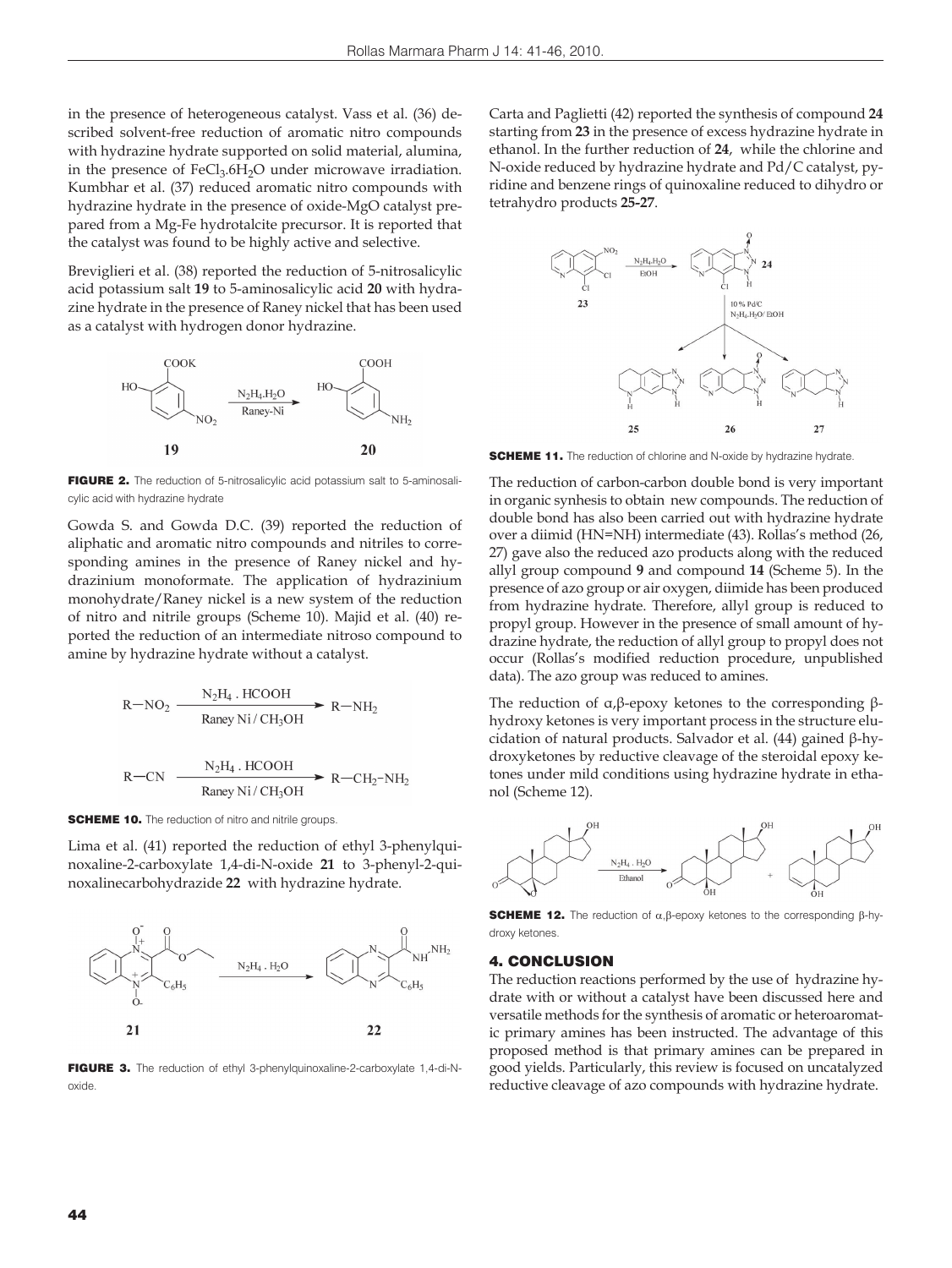# **Aromatic ve heteroaromatic bileşiklerin hidrazin hidratla redüksiyonu**

**ÖZET: Azo bileşikleri hidrazin hidratla katalizörsüz veya çeşitli katalizörler varlığında indirgenmektedir. Bu redüksiyon, azo işlevli grubu içeren bileşiklerden yeni aminlerin elde edilmesi için uygulanabilir bir yöntemdir. Derleme esas olarak aromatik veya heteroaromatik azo bileşiklerinin hidrazin hidratla indirgenmesini kapsamaktadır.**

**ANAHTAR KELİMELER: indirgenme, azo bileşikleri, katalizörsüz redüksiyon, hidrazin hidrat.**

## REFERENCES

- 1. Furniss BS, Hannaford AJ, Smith PWG, Tatchell AR. Vogel's Textbook Practical Organic Chemistry*;* Wiley: New York, 1989, pp 891.
- 2. Mohapatra SK, Sonavane SU, Jayaram, RV, Selvam, P. Heterogeneous catalytic transfer hydrogenation of aromatic nitro and carbonyl compounds over cobalt (II) substituted hexagonal mesoporous aluminophosphate moleculer sieves. Tetrahedron Lett, 43: 8527-8529, 2002.
- 3. Khan FA, Dash J, Sudheer CH, Gupta R.K. Chemoselective reduction of aromatic nitro and azo compounds in ionic liquids using zinc and ammonium salts. Tetrahedron Lett, 44: 7783-7787, 2003.
- 4. Alonso F, Radivoy G, Yus M. Reduction of hydrazine, azo and azoxy compounds, and amine N-oxides with the Ni-Cl<sub>2</sub>.2H<sub>2</sub>O-Li-DTBB (cat.) combination. Tetrahedron, 56: 8673-8678, 2000.
- 5. Mohapatra SK, Sonavane SU, Jayaram RV, Selvam P. Reductive cleavage of azo dyes and reduction of nitroarenes over trivalent iron incorporated hexagonal mesoporous aluminophosphate molecular sieves. Applied Catalysis B Environmental, 46: 155-163, 2003.
- 6. Selvam P, Sonavane SU, Mohapatra SK, Jayaram RV. Selective reduction of alkenes, α,β-unsaturated carbonyl compounds, nitroarenes, nitroso compounds, N,N-hydrogenolysis of azo hydrazo functions as well as simultaneeous hydrodehalogenation and reduction of substituted aryl halides over PdMCM-41 catalyst under transfer hydrogen conditions. Tetrahedron Lett, 45: 3071-3075, 2004.
- 7. Lauwiner M, Roth R, Rys P. Reduction of aromatic nitro compounds with hydrazine hydrate in the presence of an iron oxide/hydroxide catalyst. III. The selective reduction of nitro groups in aromatic azo compounds. Applied Catalysis A, 177: 9-14, 1999.
- 8. Kumarraja M, Pitchumani. Simple and efficient reduction of nitroarenes by hydrazine in faujasite zeolites. Applied Cataysis A, 265: 135-139, 2004.
- 9. Staffort WH, Los M, Thomson N. The reduction of azo compounds with hydrazine. Chemistry Industry, 1277, 1956. C.A. 51: 6636a, 1957.
- 10. Gowda DC, Gowda S, Abiraj K. Rapid cleavage azo compounds to amine/s using Raney nickel and ammonium formate or formic acid. Indian J Chem Sec B-Org Chem Inc Med Chem, 42: 1774-1776, 2003.
- 11. Phasa MA, Nanjundaswamy HM. Reductive fission of azoarenes to aminoarenes by aluminium/hydrazine hydrate. J Chem Res, 750-752, 2004.
- 12. Ergenç N, Açıkkol S. Two new azoisoxazole derivatives. J Fac Pharm İstanbul, 8: l0l-108, 1972.
- 13. Ergenç N, Rollas S. p- (Acethylacetonilidenhidyrazono)

sulphaguanidine and two new azopyrazoles. J Fac Pharm İstanbul, 10 : 77-86, 1974.

- 14. Ergenç N, Rollas S. Some azopyrazoles I. J Fac Pharm Istanbul, 11: 138-157, 1975.
- 15. Ergenç N, Rollas S. Some azopyrazoles II. J Fac Pharm Istanbul, 11 : 177-182, 1975.
- 16. Rollas, S. Synthesis of 3H-l, 3, 4-Oxadiazoline-2-thione derivatives and Reductive Cleavage with Hydrazine Hydrate. J Fac Pharm İstanbul, 19: 83-88, 1983**.**
- 17. Ergenç N, Rollas S. Some azopyrazoles IV. J Fac Pharm Istanbul, 13: 139-145, 1977.
- 18. Rollas S, Topaloğlu Y. Synthesis of 2,4-Dihydro-3H-l, 2, 4 triazole-3-thione and 2,3- Dihydro-l,3,4-thiadiazole. J Pharm Univ Mar, 2: 1-6, 1986.
- 19. Özger Y, Rollas S. Reductive cleavage of azo compounds with hydrazine and some 1,3,4-thiadiazole derivatives III. MÜ Fen Bilimleri Dergisi, 5: 133-141, 1988.
- 20. Kocyigit-Kaymakcioglu B, Rollas S, Korcegez E, Aricioglu F. Synthesis and biological evaluation of new N-substituted -N'- (3,5-di/1,35,-trimethylpyrazole-4-yl) thiourea/urea derivatives Eur J Pharm Sci, 26: 97-103, 2005.
- 21. Rollas S, Ergenç N, Oral B, Koçyiğit-Kaymakçıoğlu B, Özaltın E. A new method for the synthesis of 4-amino-3,5-dimethylpyrazoles and related compounds. J Fac Pharm Istanbul, 38: 71-78, 2005-2006.
- 22. Ross WCJ, Warwick GP. Reduction of cytotoxic azo compounds by hydrazine and by the xanthine oxidase-xanthine system. Nature, 176: 298-299, 1955.
- 23. Zhang CR, Wang YL. A simple and efficient method for the reduction of azo compounds. Synth Commun, 33: 4205-4208, 2003.
- 24. Pasha MA, Nanjundaswamy HM. Uncatalyzed reductive fission of azoarenes to aminoaren(s) by hydrazine hydrate. Synth Commun, 35: 897-900, 2005.
- 25. Koppes WM, Moran JS, Oxley JC, Smith JL. Azo bond hydrogenation with hydrazine, R-NHNH<sub>2</sub>, and hydrazobenzene. Tetrahedron Lett, 49: 3234-3237, 2008.
- 26. Rollas S. Reductive Cleavage of Azo Compounds with Hydrazine Hydrate and some new 1,2,4- triazole derivatives II. MÜ Fen Bilimleri Dergisi, 3: 195-200, 1986.
- 27. Rollas S. Reductive Cleavage of Azo Compounds with Hydrazine Hydrate and some new l,3,4-thiadiazole derivatives. MÜ Fen Bilimleri Dergisi, 1-2: 59-68, 1985.
- 28. Larsen JW, Freund M, Kim KY, Sidovar M, Stuart JL. Mechanism of the carbon catalyzed reduction of nitrobenzene by hydrazine. Carbon, 38: 655-661, 2000.
- 29. Gowda S, Abiraj K, Gowda DC. Reductive cleavage of azo compounds catalyzed by commercial zinc dust using ammonium formate or formic acid. Tetrahedron Lett, 43: 1329-1331, 2002.